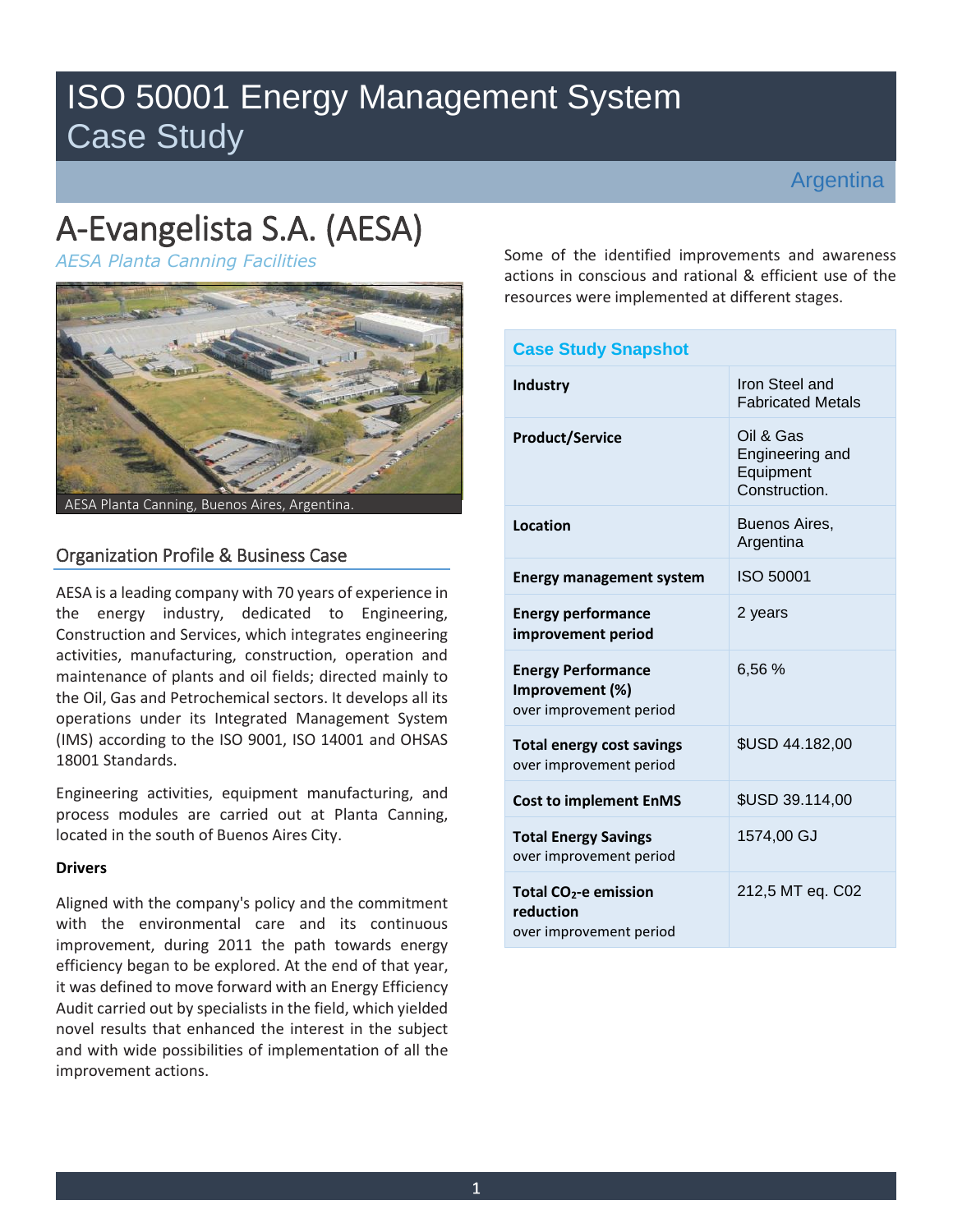### Business Benefits

Tangible and intangible benefits were identified within the privileges reached by the implementation of ISO 50001 standard.

First, the standard was incorporated into the existing Integrated Management System and as result it was obtained a 6,56% reduction in the electricity consumption, representing 437.222,26 kWh and a \$USD 44.182 savings, constituting a reduction of CO2 emissions equivalent to 212,5 MT eq. CO2.

It contributed to the execution of an evaluation of renewable energy installation projects in our facilities, with potential for future implementation.

Second, the contribution to the paradigm shift of the excessive use of resources, promoting culture and good habits of rational use of energy in our stakeholders: in our employees who acquire knowledge and good practices and then replicated in their homes, and in the strengthening of the value chain.

It represented a significant contribution to the company, in line with its operational excellence objective and its commitment to sustainability, contributing systemically to the generation of human and social capital.

#### Plan

AESA has implemented an IMS since 2005, which meant a great advantage for the implementation of ISO 50001, from the consolidation of the system to the commitment of employees, the familiarization with the system and its daily use.

In 2015, the "Subsecretaría de Ahorro y Eficiencia Energética", under the "Ministerio de Energía y Minería de la Nación", launched the "Programa de Soporte ISO 50001" for companies. This opportunity marked a course towards the implementation of ISO 50001. AESA Planta Canning applied, and it was selected as one of the companies which were participating in the program.

This program consisted in a financing of an external Consultant to support the first energy review, identification of gaps with the current IMS and a first internal audit. In addition to this, it contemplated the training of six employees who would later form part of the Energy Management Team (80 hours per participant, online mode, with final evaluation).

This project allowed the company to materialize the objectives pursued for:

- Optimize the plant energy performance.
- Strengthen the rational use of energy.
- Provide continuity and integration of all actions already carried out and maintain the results over time.
- Evaluate, plan and define critical processes to be intervened.

Having addressed the issue of energy efficiency in previous years, it also meant a contribution to the efficient operational culture in which the company had already been working.

The General Management and different managerial levels contributed giving their support in the decision of the implementation of the ISO 50001 standard, as well as making the necessary decisions for the associated resources.

#### **Energy review and planning**

At Planta Canning facilities, a conjunction of developed activities are presented: administrative and engineering activities (offices), as well as production activities (manufacturing, warehouses). It was essential to have accurate and discriminated information regarding energy consumption.

The period between 2014 and 2016 was considered for the realization of the baseline, and the different sources of energy and distribution were taken by source: electric energy, natural gas and gas oil. All the data corresponding for total consumption, productive man hours, and degree days necessary for cooling and heating were used, at a confidence level of 95%, applying a linear regression model.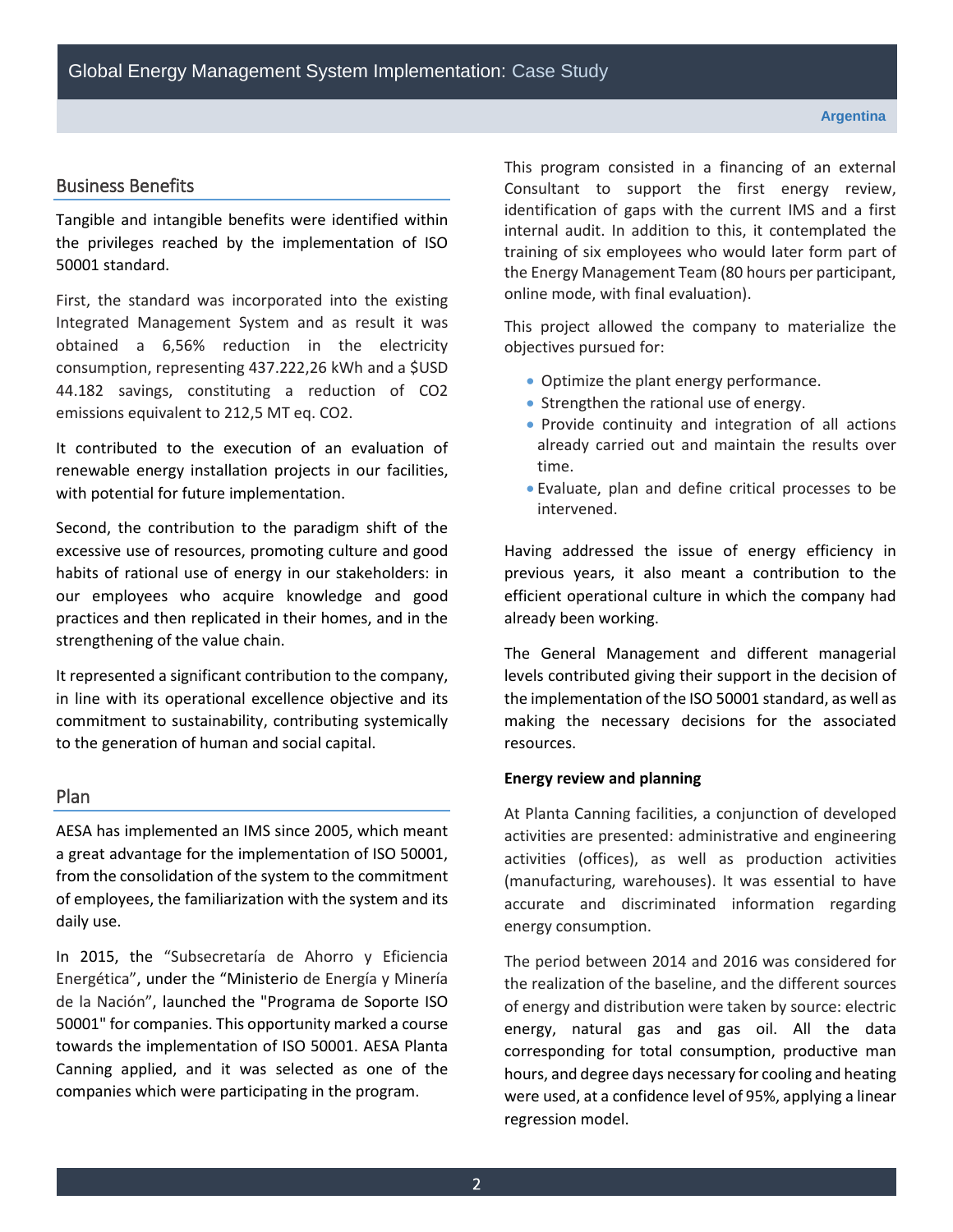According to the data of the period under analysis, energy consumption was distributed as follows:



*Figure 1. Energy Distribution consumption by source* 

Meanwhile, from the economic point of view, the consumptions adopt the following distribution:



*Figure 2. Energy Distribution consumption by costs* 

From the analysis of the energy consumption, it could be verified that natural gas varies significantly with the seasonal periods, being that the consumption of electrical energy maintains a more constant line and independent from the seasonal temperature.



*Figure 3. Timeline Evolution for Energy consumption by source period 2014 - 2016*

Under these concepts, AESA defined a focus on the optimization of "Electrical Energy" source based on:

- Achieve efficiency in the energy source that can represent the greatest social impact and saving.
- The implementation of improvements that affect both sectors (offices and production areas).
- Development of actions that may have continuity throughout the year.
- Enhance the obtaining of an improvement / constant saving.
- Minimize significant environmental impacts of the activities it develops.

## Do, Check, Act

#### **Energy Management Team**

The initial work team received training and formed a new Energy Management Team, integrated by maintenance, general services, production, IMS, environment and engineering personnel.

Likewise, it was made an open invitation to participate to anyone who was interested in the subject by communications made through the company's network.

## **Determination of Electrical Energy use and consumption**

To consolidate strategies and plan management objectives, it was necessary to be able to know the main uses and consumption. From the identification of them, the following profile appears:



*Figure 4. Planta Canning consumption distribution (2014-2016)*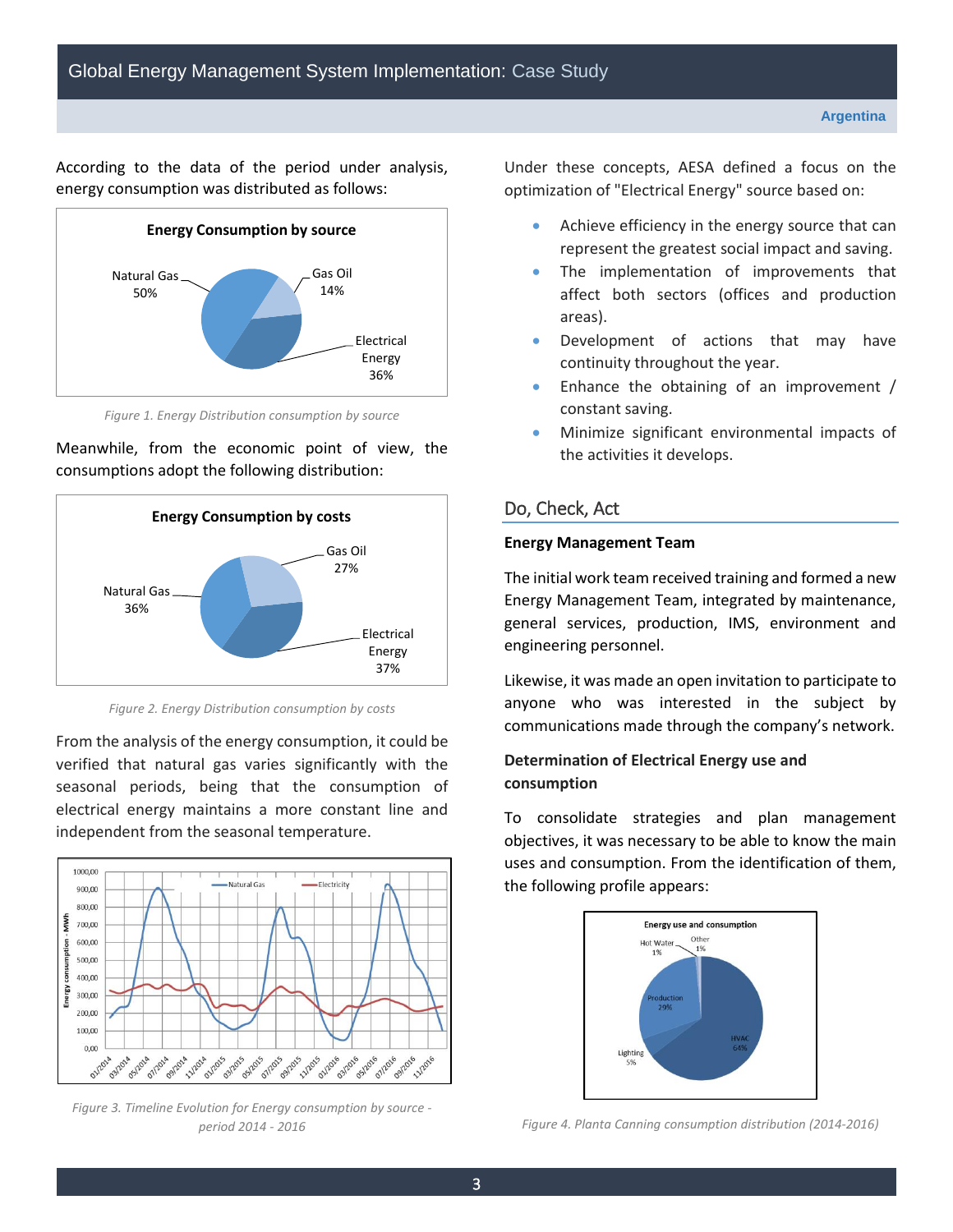#### **Argentina**

#### **Improvement opportunities in energy performance**

Opportunities for improvement that had a high impact on performance were identified:

 *Implementation of an Energy Measurement System.* 



*Figure 5. Energy Management AESA's Screen View* 

In May 2017, the implementation of the "*Power Monitoring Expert Software"* was carried out, which involved the installation of sectorized electric energy meters and a significant improvement in the quality and quantity of the information provided.

 *Implementation of a training and awareness program in ISO 50001 standard.* 

AESA considers training and awareness in the efficient use of resources as a priority and fundamental, and therefore it has already implemented the actions to achieve the involvement and knowledge of the staff.

During 2014 and 2015, the "Programa EPA" was put into practice, which is an annual program launched by IARSE (Instituto Argentino de Responsabilidad Social Empresarial), oriented to promote saving habits of all resources related to energy, paper and water (EPA).



*Figure 6. Communication and awareness campaign.* 

The technological measures implemented, were joined with a training plan that marked behavior patterns and knowledge of the standard.

Training in the specific standard was carried out through the interactive E-learning mode under an on-line platform for those with access to the network, while for the production staff the training was in a classroom.

The communication campaigns were designed under the slogan "Energy Challenge" seeking to reinforce saving concepts and to communicate implementation progress.

Tools for identifying improvement opportunities were developed through a Survey of "My Energy Behavior" and a system of "Inefficient Use of Energy Observation" through which deviations could be recorded.

| biggs.<br>WASS                                     | ail Response a esta encuesta Acouves - Configuración - |  |                                                                                                                                                                                                                                                                                                                                                |                  |                                                                                                                                                                                                                                                                                   |
|----------------------------------------------------|--------------------------------------------------------|--|------------------------------------------------------------------------------------------------------------------------------------------------------------------------------------------------------------------------------------------------------------------------------------------------------------------------------------------------|------------------|-----------------------------------------------------------------------------------------------------------------------------------------------------------------------------------------------------------------------------------------------------------------------------------|
| Thierrin Essignitics                               | Nombre de la grevente.                                 |  | Mi conquisteriento energético.<br>Facurity, Willimportunismts. Envisytics - Dio De la Energia en<br>Oberan. Objetives de la ge superta Composition en experimentes y<br>fatishes the consumer the entirefat dal pressured administratives. Markillium<br>Top comportancies to pur finness on injury reparts your consums.<br>15/12/03/37 11:29 |                  |                                                                                                                                                                                                                                                                                   |
| <b>Testevies</b><br><b>Internetworth</b><br>News33 | Directednt for la stressitzar                          |  |                                                                                                                                                                                                                                                                                                                                                |                  |                                                                                                                                                                                                                                                                                   |
| Chermone i de seu<br>melcomistic la anarchi        | First the matches                                      |  |                                                                                                                                                                                                                                                                                                                                                |                  |                                                                                                                                                                                                                                                                                   |
| <b>Michelphrando</b><br>medicine.                  | Novatt Entrepandar.                                    |  |                                                                                                                                                                                                                                                                                                                                                |                  | iente de la energía                                                                                                                                                                                                                                                               |
| Contemibi del citer                                |                                                        |  |                                                                                                                                                                                                                                                                                                                                                |                  | <b>HORK &amp;</b>                                                                                                                                                                                                                                                                 |
|                                                    | Webster                                                |  |                                                                                                                                                                                                                                                                                                                                                |                  |                                                                                                                                                                                                                                                                                   |
|                                                    |                                                        |  |                                                                                                                                                                                                                                                                                                                                                |                  |                                                                                                                                                                                                                                                                                   |
|                                                    | <b>Domos Inmarica</b>                                  |  | <b>Turner de la stouezie</b>                                                                                                                                                                                                                                                                                                                   |                  | Disensationer de usa melicisate de la energía                                                                                                                                                                                                                                     |
|                                                    | <b>Boordel</b><br>Haliadorecki<br><b>Telesco</b> ld    |  | Descripción de la aveurela?                                                                                                                                                                                                                                                                                                                    |                  | Sill - Observaciones de una indiciente de la energio. Utiliza esta<br>entants per restrer device our his recenside in Parts Centing<br>regards allow or teamingly. Per more to characters, he algorithms<br>"Responder Departial". Podes constitutions after residence come come- |
|                                                    | <b>Clinton interviewed</b>                             |  |                                                                                                                                                                                                                                                                                                                                                | nissania Garad   |                                                                                                                                                                                                                                                                                   |
|                                                    | institute in the la energie.<br>Mi comportamento       |  | Harw de conscioni<br><b>SCIENCE &amp; SCIENCE</b>                                                                                                                                                                                                                                                                                              | 16/11/2017 15:01 |                                                                                                                                                                                                                                                                                   |

*Figure 7. Improvement Opportunity Tools*

 *Implementation of Technological Improvements.*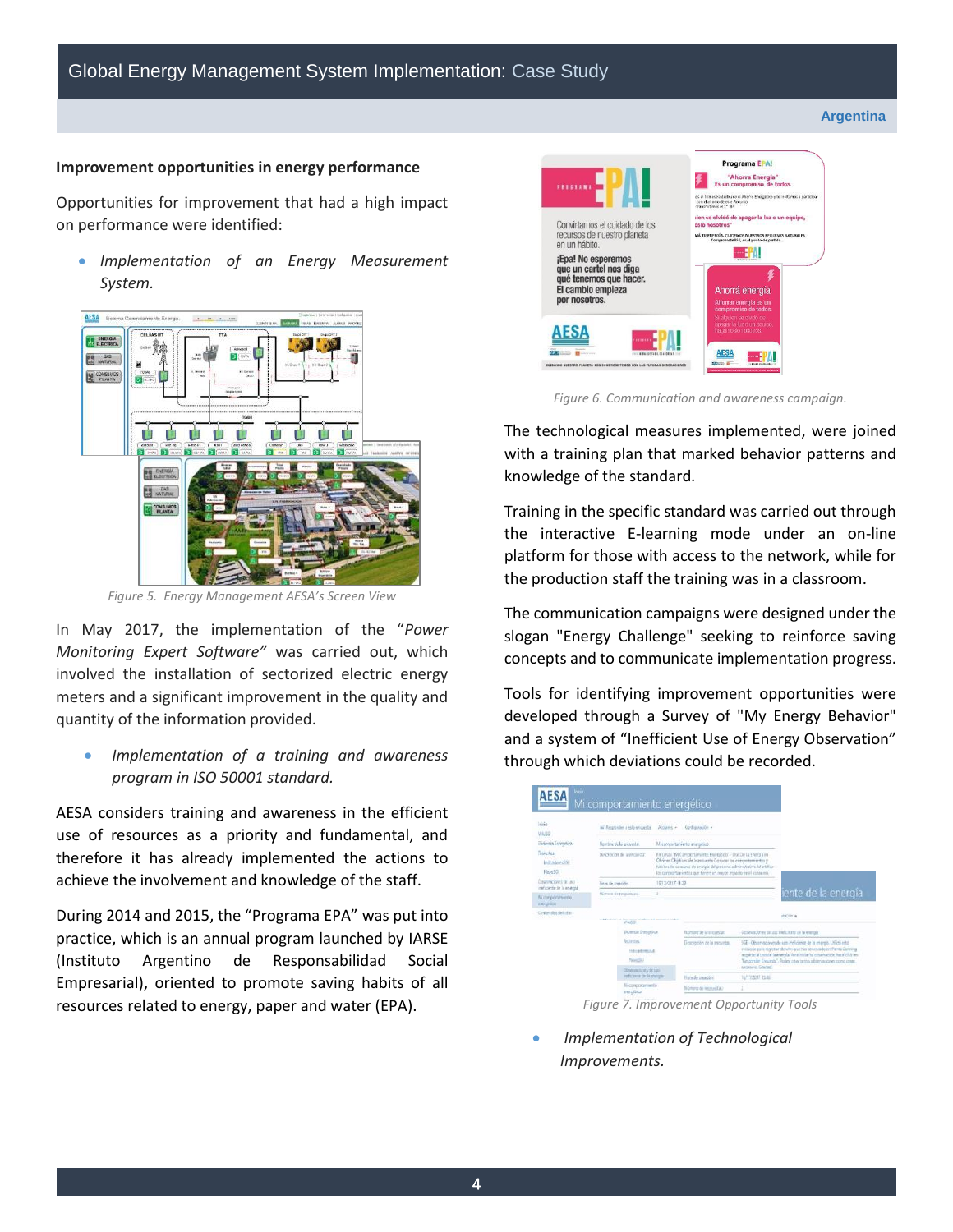Improvements to be implemented were designed according to the different uses and facilities, and the opportunities identified in the energy efficiency audit.

| <b>Energy Efficiency</b>        |                                    |                                                                                                                                                        |  |
|---------------------------------|------------------------------------|--------------------------------------------------------------------------------------------------------------------------------------------------------|--|
| <b>Installation</b>             | Type of use<br><b>Improvements</b> |                                                                                                                                                        |  |
| <b>Production</b><br>facilities | Lighting                           | Improve efficiency by<br>changing to LED technology<br>Install sensors for automatic<br>exterior lighting facilities                                   |  |
|                                 | Production-<br>Compressors         | Avoid discharges cycles                                                                                                                                |  |
|                                 | Production-Road<br>Roller          | Avoid no-load operation                                                                                                                                |  |
|                                 | Production-Folder                  | Avoid no-load operation                                                                                                                                |  |
| <b>Offices</b>                  | Lighting                           | Improve efficiency by<br>changing to LED technology                                                                                                    |  |
|                                 | HVAC-ACS                           | Set point adjustment of air<br>conditioners.<br>Awareness of keeping doors<br>and windows closed<br>Blocking access to HVAC<br>temperature controllers |  |

Several actions were completed, and others are ongoing.

*Table 1. Planned Technology Improvements*

## **Cost-benefit analysis**

The costs of implementation of the EnMS include: external audit and certification, employees man hours and development of external training, reaching \$USD 39,114.00.

Likewise, it meant an economic saving for the company of USD 44,182.00 in electricity consumption, resulting in a repayment period of 1.77 years.

## **Validate results**

For the definition of the baseline it was used the data corresponding to total kWh consumed, productive man hours, and degree days needed for heating and cooling, at a confidence level of 95%, for the period 2014 to 2016. From the application of the regression, we obtained the equation of the following curve, which represents the energy baseline for electricity.

## **Base Line (EE) = 236,95\*HDD + 224,89\*CDD + 2,67\* MH Productive + 166270,17**

Where: HDD: heating degree days CDD: cooling degree days MH: Man-hours

| Electric Energy Efficiency - Base Line Application |              |                        |            |
|----------------------------------------------------|--------------|------------------------|------------|
| Period                                             | Consumption  | <b>Total Man Hours</b> | Efficiency |
|                                                    | kWh          | <b>MH</b>              | kWh / MH   |
| 2014                                               | 4.009.827.00 | 2.992.863.00           | 1,34       |
| 2015                                               | 3.220.540,00 | 2.215.420.00           | 1,45       |
| <b>BASE LINE</b>                                   | 2.999.100.56 | 1.691.285.00           | 1,77       |
| 2016                                               | 2.880.754.00 | 1.691.285.00           | 1,70       |
| Tahle 7 Electric Energy Efficiency                 |              |                        |            |

*Table 2. Electric Energy Efficiency* 



*Figure 8. Electric Energy Efficiency 2016 – Base Line*

## **Target definition**

Two main indicators were initially defined, which were monitored during 2017 and 2018: efficiency in natural gas consumption and efficiency in electricity consumption. It was defined as an objective in electric power, to obtain a saving ≥ 5% in relation to the baseline.

| <b>Electric Energy Efficiency</b> |                    |                                                |                |  |
|-----------------------------------|--------------------|------------------------------------------------|----------------|--|
| Period                            | Real<br>Efficiency | Efficiency<br>according to<br><b>Base Line</b> | <b>Savings</b> |  |
|                                   | kWh/MH             | kWh/MH                                         |                |  |
| 2017                              | 1,56               | 1,67                                           | 6,94 %         |  |
| 2018                              | 1,61               | 1,72                                           | 7,08%          |  |
| Accumulated                       | 1,59               | 1,70                                           | 6,56%          |  |

*Table 3. Results*